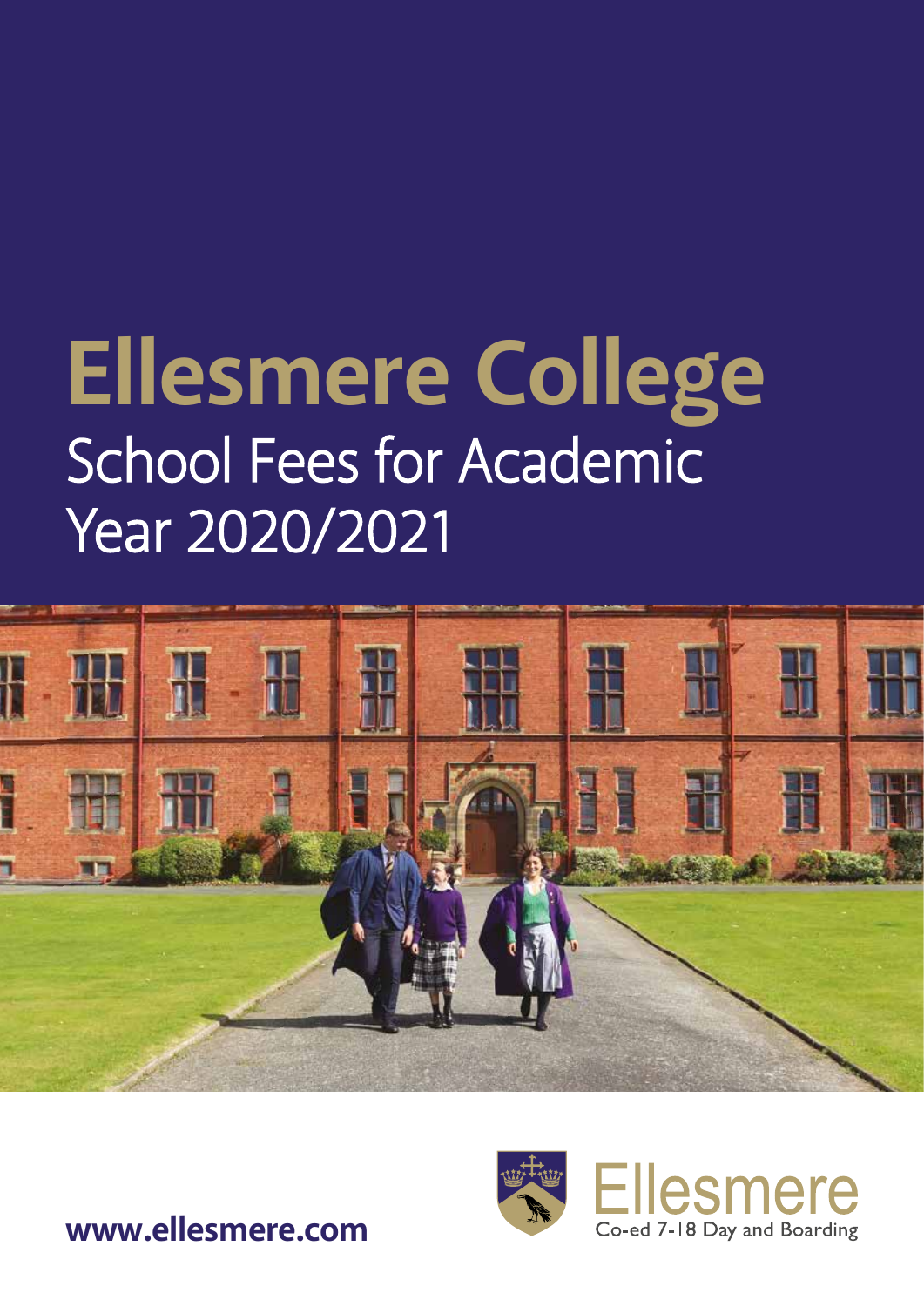## **Fees, Charges and Deposits**

#### **Registration Fee:**

A non-returnable £50 registration fee is payable when you register your child for a place at Ellesmere College.

#### **Guarantee Deposit of £200:**

This is required when the formal offer letter from the Headmaster is received; this guarantees your child a place at the school. This deposit is discounted on the first term's invoice.

#### **Returnable Deposit:**

This is invoiced on your first term's account but is not counted against your school fees. This amount is refunded on the final invoice after your child leaves the school.

#### **School Fees:**

Our school fees cover all school meals, tuition, accommodation, laundry (if boarding), as well as all ordinary medical and nursing charges, Wi-Fi, all timetabled sports, the College Newsletter and the annual Ellesmerian magazine and the use of all sports and music facilities, excluding private tuition.

#### **Extras Charges:**

These may be incurred for buses, taxis, school trips, some books, school photographs and exams (these can be extensive in the Sixth Form) and optional items as follows.

#### Extras are charged the term after they occur.

| UK Pupils:                        | £400  |
|-----------------------------------|-------|
| EU Pupils:                        | £2000 |
| Other International Pupils: £9000 |       |

### **School Fees**

There are three terms in a school year. Student Fees can be paid each term, or paid in 3 monthly instalments using the College Direct Debit Scheme.

#### **Upper School: (Ages 13-19)**

| Full Boarders (School Years 9-13)   | £11,511 per term | £3,837 per month x3   |
|-------------------------------------|------------------|-----------------------|
| Weekly Boarders (School Years 9-13) | £8,217 per term  | £2,739 per month x3   |
| Day Pupils (School Years 9-13)      | £6,330 per term  | £2,110 per month x3   |
|                                     |                  |                       |
| Lower School: (Ages 7-13)           |                  |                       |
| Full Boarders (School Year 8)       | £9,228 per term  | £3,076 per month x3   |
| Weekly Boarders (School Year 8)     | £7,794 per term  | £2,598 per month x3   |
| Day Pupils (School Years 6-8)       | £4,461 per term  | £1,487 per month $x3$ |
| Day Pupils (School Years 3-5)       | £3,882 per term  | £1,294 per month $x3$ |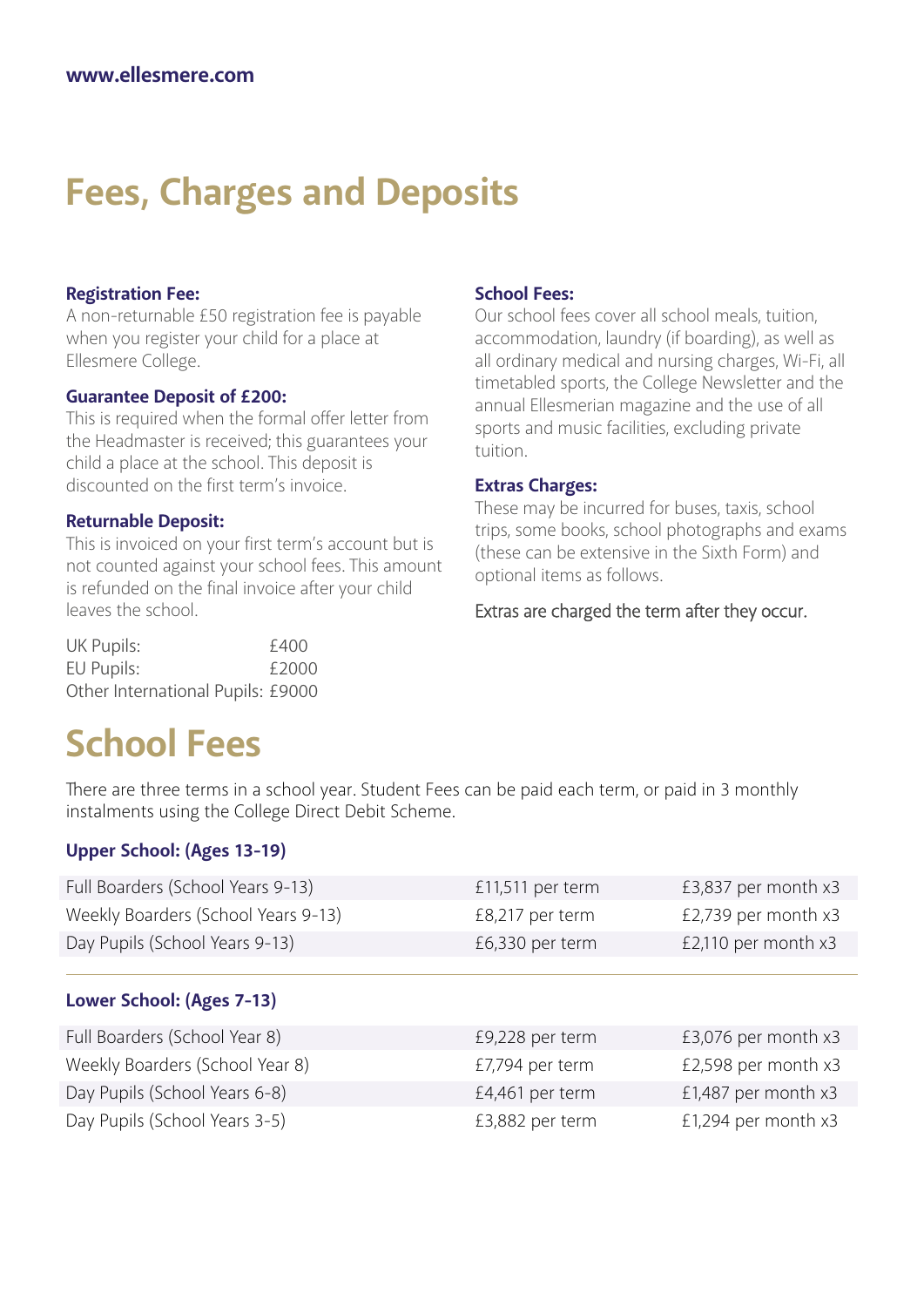

**International Students:** For pupils whose first language is not English, the school provides a professional and dedicated 'English as an Additional Language' (EAL) service. This is fully integrated into the weekly timetable. Upon arrival each pupil is assessed and an appropriate programme of EAL lessons recommended.

#### **EAL Fees:**

| 2 lessons per week | £540 per term   |
|--------------------|-----------------|
| 3 lessons per week | £780 per term   |
| 4 lessons per week | £995 per term   |
| 5 lessons per week | £1,175 per term |
| 6 lessons per week | £1,380 per term |

**Support for Learning:** If parents request one-to-one or group support lessons, or the Support for Learning Department recommends to parents that lessons are necessary, the charge for each term will be:

|                    | One-to-one      | <b>Group Sessions</b> |
|--------------------|-----------------|-----------------------|
| 1 lesson per week  | £425 per term   | £299 per term         |
| 2 lessons per week | £825 per term   | £550 per term         |
| 3 lessons per week | £1,199 per term | £795 per term         |
| 4 lessons per week | £1,555 per term | £1,010 per term       |

**Music Lessons:** Fees for private music lessons are based on the rates recommended by the Incorporated Society of Musicians. There is a minimum commitment to ten lessons per term.

| 10 private lessons         | £295 per term |
|----------------------------|---------------|
| Hire of College Instrument | £95 per term  |

**Other Private Tuition:** These can also be organised for tennis, hockey, shooting, dance and golf. These are charged as an additional sum. Details and booking forms are sent to parents each term. Costs range from £9-£40 per lesson.

**Weekly Activities, CCF and expeditions:** We make a termly charge of £50 to all pupils (£30/40 in Lower School) to cover the cost of additional expert tutors and instructors, specialist equipment, 'off site' facility hire and transport. Occasionally, there is a supplementary charge for trips in connection with the activities, about which you will be notified in advance.